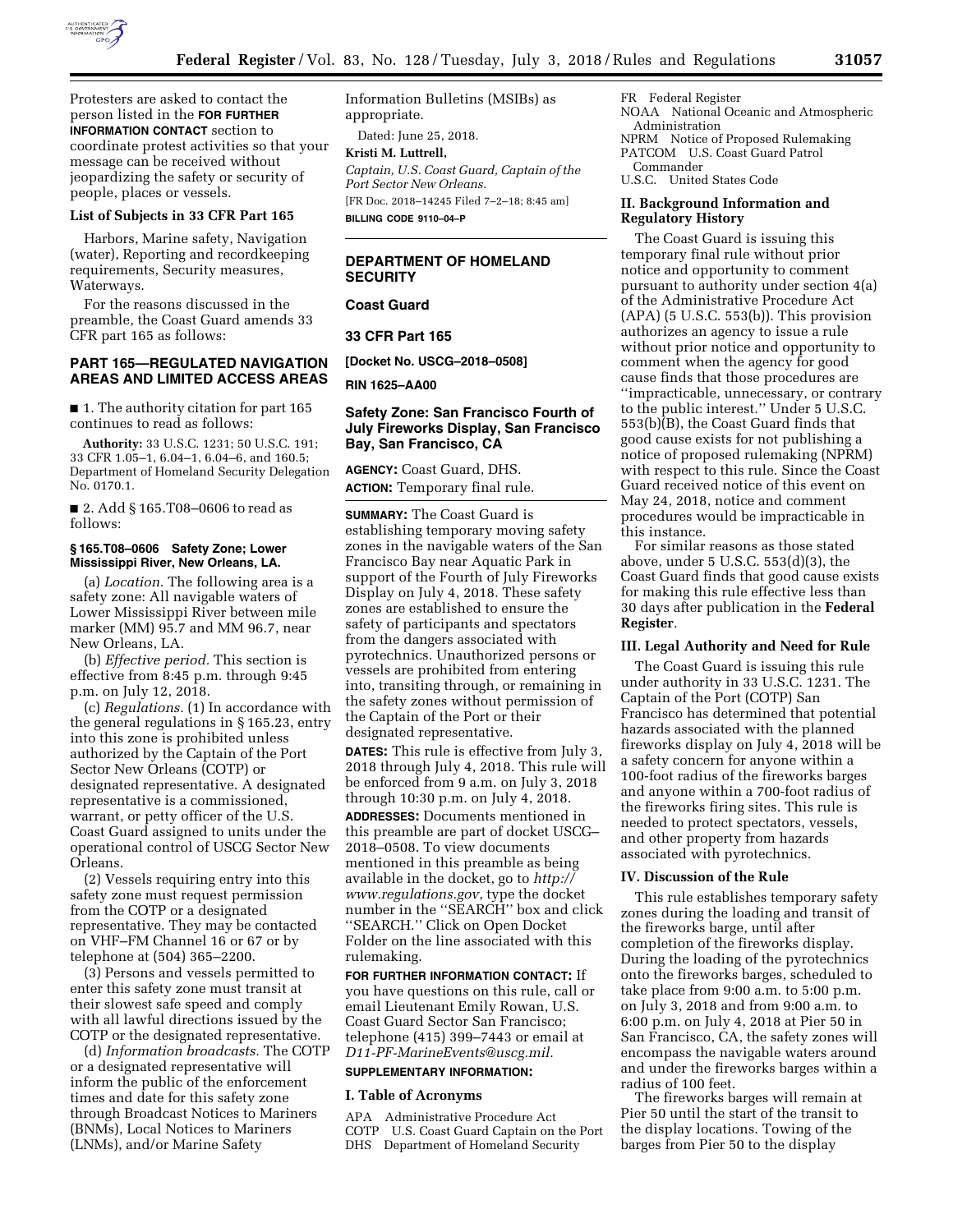locations is scheduled to take place from 7:30 p.m. to 8:15 p.m. on July 4, 2018, where they will remain until the conclusion of the fireworks display.

At 9:00 p.m. on July 4, 2018, 30 minutes prior to the commencement of the 30-minute fireworks displays, the safety zones will increase in size and encompass the navigable waters around and under the fireworks barges within a radius of 700 feet in approximate positions 37°48′49″ N, 122°24′46″ W and 37°48′45″ N, 122°25′39″ W (NAD 83) for the San Francisco Fourth of July Fireworks Display. The safety zones shall terminate at 10:30 p.m. on July 4, 2018.

The effect of the temporary safety zones are to restrict navigation in the vicinity of the fireworks loading, transit, and firing sites. Except for persons or vessels authorized by the COTP or the COTP's designated representative, no person or vessel may enter or remain in the restricted areas. These regulations are needed to keep spectators and vessels away from the immediate vicinity of the fireworks firing sites to ensure the safety of participants, spectators, and transiting vessels.

### **V. Regulatory Analyses**

We developed this rule after considering numerous statutes and executive orders related to rulemaking. Below we summarize our analyses based on a number of these statutes and Executive orders, and we discuss First Amendment rights of protestors.

### *A. Regulatory Planning and Review*

Executive Orders 12866 and 13563 direct agencies to assess the costs and benefits of available regulatory alternatives and, if regulation is necessary, to select regulatory approaches that maximize net benefits. Executive Order 13771 directs agencies to control regulatory costs through a budgeting process. This rule has not been designated a ''significant regulatory action,'' under Executive Order 12866. Accordingly, this rule has not been reviewed by the Office of Management and Budget (OMB), and pursuant to OMB guidance it is exempt from the requirements of Executive Order 13771.

This regulatory action determination is based on the limited duration and narrowly tailored geographic area of the safety zones. Although this rule restricts access to the waters encompassed by the safety zones, the effect of this rule will not be significant because the local waterway users will be notified via public Broadcast Notice to Mariners to ensure the safety zones will result in minimum impact. The entities most

likely to be affected are waterfront facilities, commercial vessels, and pleasure craft engaged in recreational activities.

### *B. Impact on Small Entities*

The Regulatory Flexibility Act of 1980 (RFA), 5 U.S.C. 601–612, as amended, requires federal agencies to consider the potential impact of regulations on small entities during rulemaking. The term ''small entities'' comprises small businesses, not-for-profit organizations that are independently owned and operated and are not dominant in their fields, and governmental jurisdictions with populations of less than 50,000. The Coast Guard certifies under 5 U.S.C. 605(b) that this rule will not have a significant economic impact on a substantial number of small entities.

This rule may affect the following entities, some of which may be small entities: Owners and operators of waterfront facilities, commercial vessels, and pleasure craft engaged in recreational activities and sightseeing, if these facilities or vessels are in the vicinity of the safety zone at times when this zone is being enforced. This rule will not have a significant economic impact on a substantial number of small entities for the following reasons: (i) This rule will encompass only a small portion of the waterway for a limited period of time, and (ii) the maritime public will be advised in advance of these safety zones via Broadcast Notice to Mariners.

Under section 213(a) of the Small Business Regulatory Enforcement Fairness Act of 1996 (Pub. L. 104–121), we want to assist small entities in understanding this rule. If the rule would affect your small business, organization, or governmental jurisdiction and you have questions concerning its provisions or options for compliance, please contact the person listed in the **FOR FURTHER INFORMATION CONTACT** section.

Small businesses may send comments on the actions of Federal employees who enforce, or otherwise determine compliance with, Federal regulations to the Small Business and Agriculture Regulatory Enforcement Ombudsman and the Regional Small Business Regulatory Fairness Boards. The Ombudsman evaluates these actions annually and rates each agency's responsiveness to small business. If you wish to comment on actions by employees of the Coast Guard, call 1– 888–REG–FAIR (1–888–734–3247). The Coast Guard will not retaliate against small entities that question or complain about this rule or any policy or action of the Coast Guard.

## *C. Collection of Information*

This rule will not call for a new collection of information under the Paperwork Reduction Act of 1995 (44 U.S.C. 3501–3520).

## *D. Federalism and Indian Tribal Governments*

A rule has implications for federalism under Executive Order 13132, Federalism, if it has a substantial direct effect on the States, on the relationship between the national government and the States, or on the distribution of power and responsibilities among the various levels of government. We have analyzed this rule under that Order and have determined that it is consistent with the fundamental federalism principles and preemption requirements described in Executive Order 13132.

Also, this rule does not have tribal implications under Executive Order 13175, Consultation and Coordination with Indian Tribal Governments, because it does not have a substantial direct effect on one or more Indian tribes, on the relationship between the Federal Government and Indian tribes, or on the distribution of power and responsibilities between the Federal Government and Indian tribes. If you believe this rule has implications for federalism or Indian tribes, please contact the person listed in the **FOR FURTHER INFORMATION CONTACT** section above.

#### *E. Unfunded Mandates Reform Act*

The Unfunded Mandates Reform Act of 1995 (2 U.S.C. 1531–1538) requires Federal agencies to assess the effects of their discretionary regulatory actions. In particular, the Act addresses actions that may result in the expenditure by a State, local, or tribal government, in the aggregate, or by the private sector of \$100,000,000 (adjusted for inflation) or more in any one year. Though this rule will not result in such expenditure, we do discuss the effects of this rule elsewhere in this preamble.

#### *F. Environment*

We have analyzed this rule under Department of Homeland Security Management Directive 023–01 and Commandant Instruction M16475.1D, which guide the Coast Guard in complying with the National Environmental Policy Act of 1969 (42 U.S.C. 4321–4370f), and have determined that this action is one of a category of actions that do not individually or cumulatively have a significant effect on the human environment. This rule involves safety zones of limited size and duration. It is categorically excluded from further